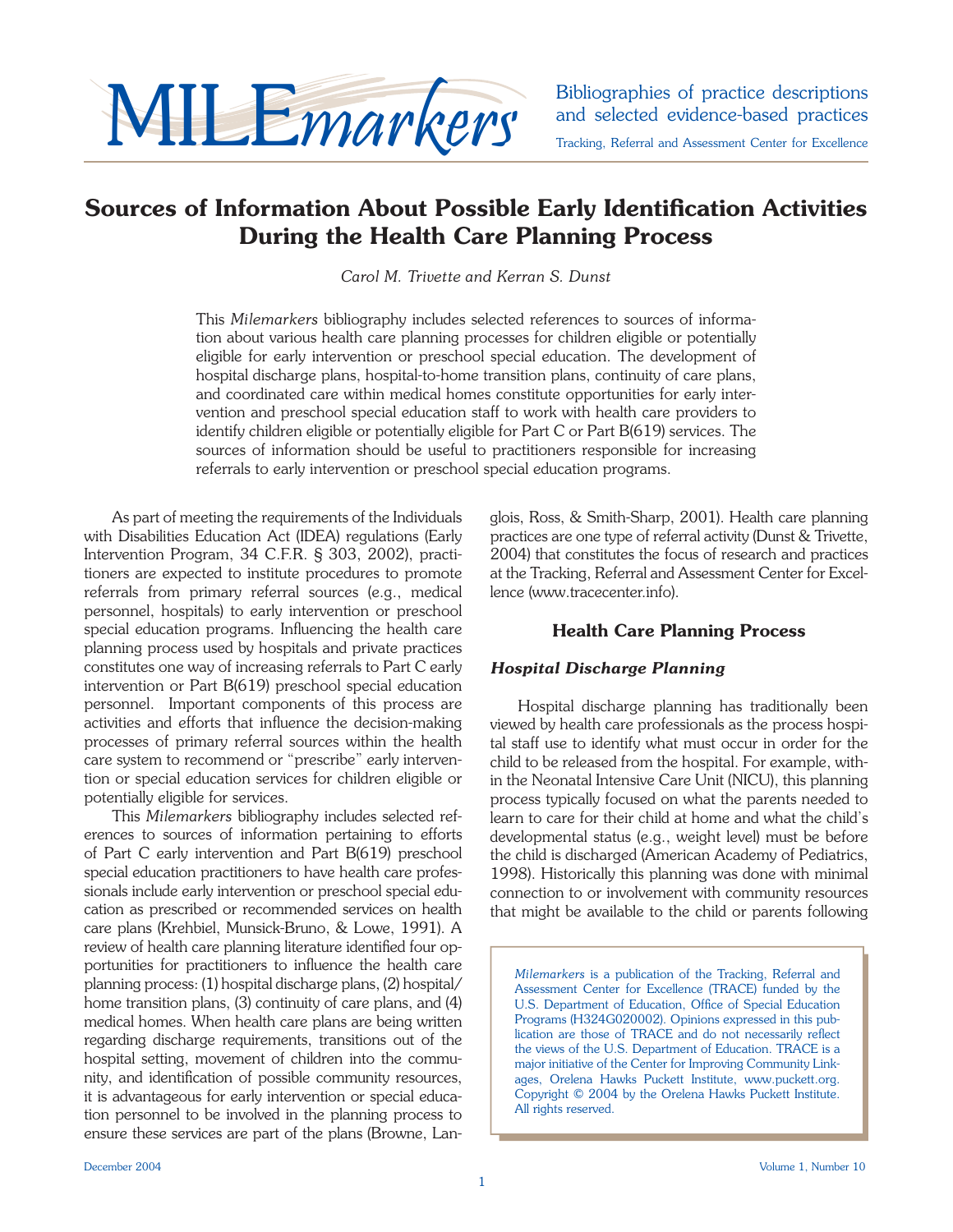discharge. In the early 1990s, this view began to change and many hospital staff and families now jointly plan with community partners during the hospital discharge process, with the goal of a smooth discharge and transition to the community (Bruns & Steeples, 2001). The sources of information in this section of the bibliography focus on collaborations among hospital staff and early intervention or preschool special education personnel during the discharge planning process. The reader will find it helpful to review the sources of information in this and the next section (*Hospital to Home Transition Plans*) because many of the resources address both hospital discharge planning and transition planning.

- Browne, J. V., Langlois, A., Ross, E. S., & Smith-Sharp, S. (2001). Beginnings: An interim individualized family service plan for use in the intensive care nursery. *Infants and Young Children, 14*(2), 19-30.
- Bruns, D. A., & Steeples, T. (2001). Partners from the beginning: Guidelines for encouraging partnerships between parents and NICU and EI professionals. *Infant-Toddler Intervention: The Transdisciplinary Journal, 11*, 237-247.
- Gamblian, V., Hess, D. J., & Kenner, C. (1998). Early discharge from the NICU [Review]. *Journal of Pediatric Nursing, 13*, 296-301.
- Katz, K. S. (1993). Project Headed Home: Intervention in the pediatric intensive care unit for infants and their families. *Infants and Young Children, 5*(3), 67-75.
- Krehbiel, R., Munsick-Bruno, G., & Lowe, J. R. (1991). NICU infants born at developmental risk and the Individualized Family Service Plan/process (IFSP). *Children's Health Care, 20*, 26-33.
- Wyly, M. V., Allen, J., Pfalzer, S. M., & Wilson, J. R. (1996). Providing a seamless service system from hospital to home: The NICU Training Project. *Infants and Young Children, 8*(3), 77-84.

## *Hospital-to Home Transition Plans*

 For parents of infants cared for in the NICU, leaving the hospital is often the beginning of the family's relationship with community supports, services, and resources. It is important to the health of the child and well-being of the parents for hospital transition plans to focus on the services, resources, and supports that will be needed to help the child and family successfully move from the hospital back home (Affleck, Tennen, Rowe, Roscher, & Walker, 1989; Kotagal et al., 1997; Rieger & Henderson-Smart, 1995). The resources in this section provide early intervention and preschool special education personnel information about strategies for developing with family members and hospital staff transition plans that focus on child services and family supports needed to ensure a successful transition.

- Amato-Bowden, C. (1997). Neonatal follow-up care: Implications for home health care. *Home Health Care Management and Practice, 9*(3), 52-62.
- Bruder, M. B., & Cole, M. (1991). Critical elements of transition from NICU to home and follow-up [Electronic version]. *Children's Health Care, 20*, 40-49.
- Bruder, M. B., & Walker, L. (1990). Discharge planning: Hospital to home transitions for infants. *Topics in Early Childhood Education, 9*(4), 26-42.
- Gillette, Y., Hansen, N. B., Robinson, J. L., Kirkpatrick, K., & Grywalski, R. (1991). Hospital-based case management for medically fragile infants: Program design. *Patient Education and Counseling, 17*(1), 49-58.
- Hussey-Gardner, B., McNinch, A., Anastasi, J. M., & Miller, M. (2002). Early intervention best practice: Collaboration among an NICU, an early intervention program, and an NICU follow-up program. *Neonatal Network: The Journal of Neonatal Nursing, 21*(3), 15-22.
- Kotagal, U. R., Perlstein, P. H., Gamblian, V., Donovan, E. F., & Atherton, H. D. (1995). Description and evaluation of a program for the early discharge of infants from a neonatal intensive care unit. *Journal of Pediatrics*, 127, 285-290.
- Shotts, C. E. (1995). *Hospital to home: A guide for transition planners*. Topeka, KS: Associated Colleges of Central Kansas & Kansas State Department of Health and Environment, Kansas Coordinating Council on Early Childhood Developmental Services. (ERIC Document Reproduction Service No. ED397584).
- Tien, C.-L., Peterson, C. A., & Shelley, M. C., II. (2002). Postdischarge service use by families of neonatal intensive care unit graduates. *Journal of Early Intervention, 25*, 42-57.

# *Continuity of Care Plans*

Continuity of care plans are mechanisms for generating the necessary flow of information between medical care providers and community providers to ensure appropriate clinical management of a patient's needs (Haggerty et al., 2003). Continuity of care is the desired outcome of a patient's move between medical systems and community resources, and the development of a continuity of care plan can help ensure this outcome is accomplished (Cameron, 1994). This section of the bibliography includes sources of information about various characteristics and models of continuity of care that provide opportunities for practitioners from early intervention or preschool special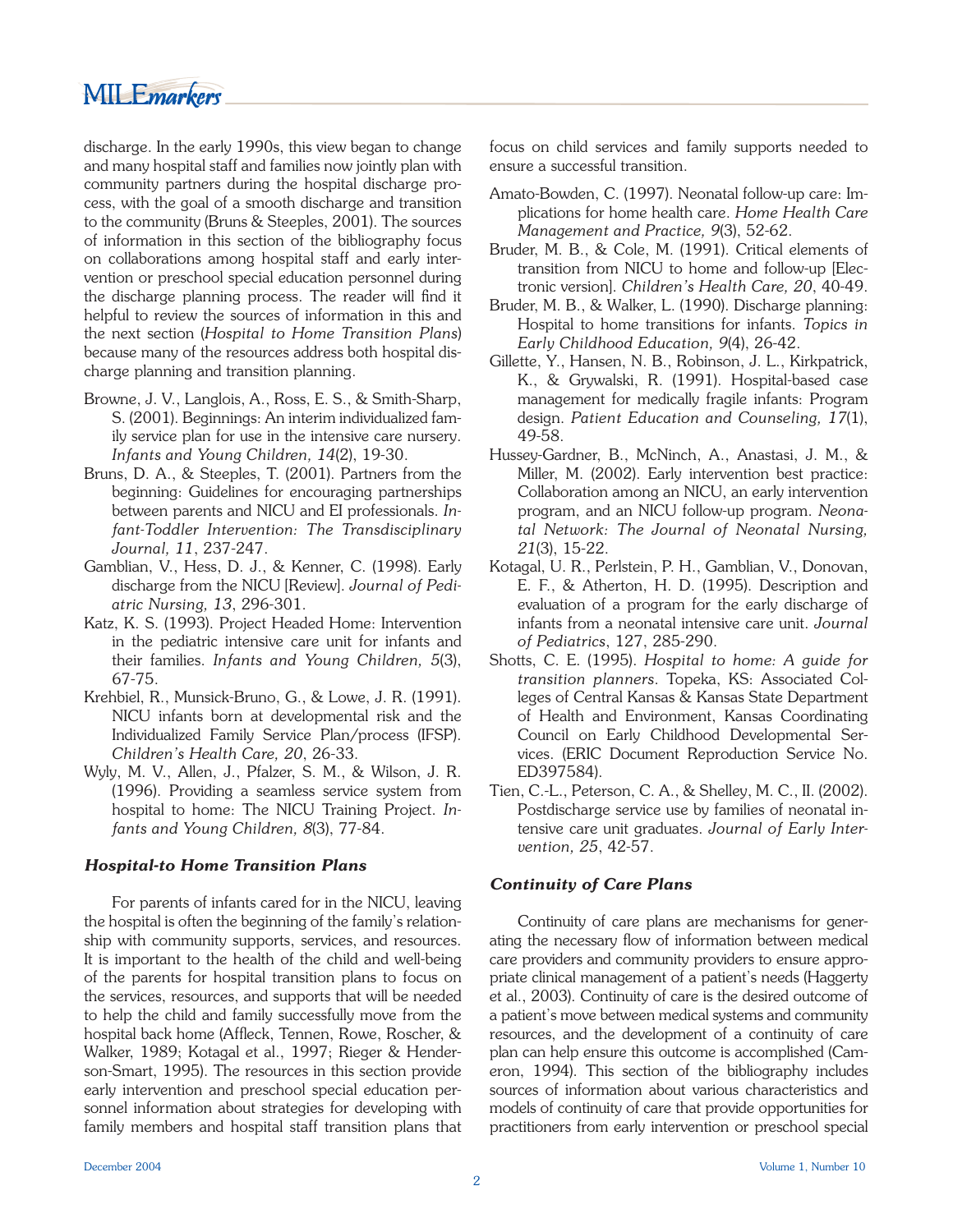education to work with medical care providers to ensure the identification of children eligible or potentially eligible for early intervention or special education services.

- Gilkerson, L., Gorski, P. A., & Panitz, P. (1990). Hospital-based intervention for preterm infants and their families. In S. J. Meisels & J. P. Shonkoff (Eds.), *Handbook of early childhood intervention* (pp. 445-468). New York: Cambridge University Press.
- Girard, N. J. (1976). Home visits give continuity of care. *AORN Journal, 24*, 1057-1062.
- Godchaux, C. W., Travioli, J., & Hughes, L. A. (1997). A continuum of care model. *Nursing Management, 28*(11), 73-76.
- Haggerty, J. L., Reid, R. J., Freeman, G. K., Starfield, B. H., Adair, C. E., & McKendry, R. (2003). Continuity of care: A multidisciplinary review (education and debate). *British Medical Journal, 327*, 1219-1221.
- Inkelas, M., Schuster, M. A., Olson, L. M., Park, C. H., & Halfon, N. (2004). Continuity of primary care clinician in early childhood. *Pediatrics, 113*, 1917- 1925.
- Jackson, B., Finkler, D., & Robinson, C. (1992). A case management system for infants with chronic illnesses and developmental disabilities [Electronic version]. *Children's Health Care, 21*, 224-232.
- Miller, L. P., Greenspan, B., & Dowd, J. S. (1999). The medical database as a tool for improving maternal/ infant continuity of care. *Journal of Medical Systems, 23*, 219-225.

## *Medical Home*

In the early 1990s, the American Academy of Pediatrics (AAP) began to define what they considered the essential characteristics of a medical home. The AAP (2004) operationally defines a medical home as a place where care provided to children is accessible (e.g., provided in the child's community), family-centered (e.g., recognition of the primary role of the parent), continuous (e.g., same primary health care professional from infancy to adolescence), comprehensive (e.g., preventive, primary, and tertiary care needs addressed), coordinated (e.g., linkages to support, educational, and community-based services), compassionate (e.g., concern for well-being of child and family expressed), and culturally competent (e.g., family's cultural background is recognized, valued, and respected). Though the Academy believes every child should have a medical home, much of the work around this concept has focused on children with special health care needs or disabilities (Cooley, 2003; Starfield, 2003). This section of the bibliography provides the reader with sources of information concerning the role of the physician as coordinator of local educational and support services for children with special health care needs or disabilities as well as general information about the medical home and how well it is working.

- American Academy of Pediatrics, Medical Home Initiatives for Children With Special Needs Project Advisory Committee. (2004). The medical home. *Pediatrics, 113*, 1545-1547.
- Burstein, K., & Bryan, T. (2000, August). Parents as partners in the medical home: Helping children with special healthcare needs: Introduction to a special series. *Exceptional Parent, 30*(8), 29-31.
- Cooley, W. C., & McAllister, J. W. (2004). Building medical homes: Improvement strategies in primary care for children with special health care needs. *Pediatrics, 113*, 1499-1506.
- Nickel, R. E., Cooley, W. C., McAllister, J. W., & Samson-Fang, L. (2003). Building medical homes for children with special health care needs. *Infants and Young Children, 16*, 331-341.
- Sia, C., Tonniges, T. F., Osterhus, E., & Taba, S. (2004). History of the medical home concept. *Pediatrics, 113*, 1473-1478.
- Starfield, B., & Shi, L. (2004). The medical home, access to care, and insurance: A review of evidence [Review]. *Pediatrics, 113*(5 Suppl.).
- Strickland, B., McPherson, M., Weissman, G., Van Dyck, P., Huang, Z. J., & Newachek, P. (2004). Access to the medical home: Results of the national survey of children with special health needs. *Pediatrics, 113*, 1485-1492.
- Wehr, E. (2002). Vermont parent doctor team designs a medical home for children with special healthcare needs. *Exceptional Parent, 32*(6), 72-78.
- Ziring, P. R., Brazdziunas, D., Cooley, W. C., Kastner, T. A., Kummer, M. E., Gonzalez de Pijem, L., et al. (1999). Care coordination: Integrating health and related systems of care for children with special health care needs. *Pediatrics, 104*, 978-981.

## **Summary**

Transition planning by health care practitioners and early intervention or preschool special education personnel is one approach to increasing referrals of eligible or potentially eligible children to Part C or Part B(619) programs. This *Milemarkers* includes selected references to planning processes and research findings for taking advantage of these medical transitions to help eligible children become involved in appropriate services. The material in this bibliography should be useful to practitioners responsible for developing and implementing referral activities.